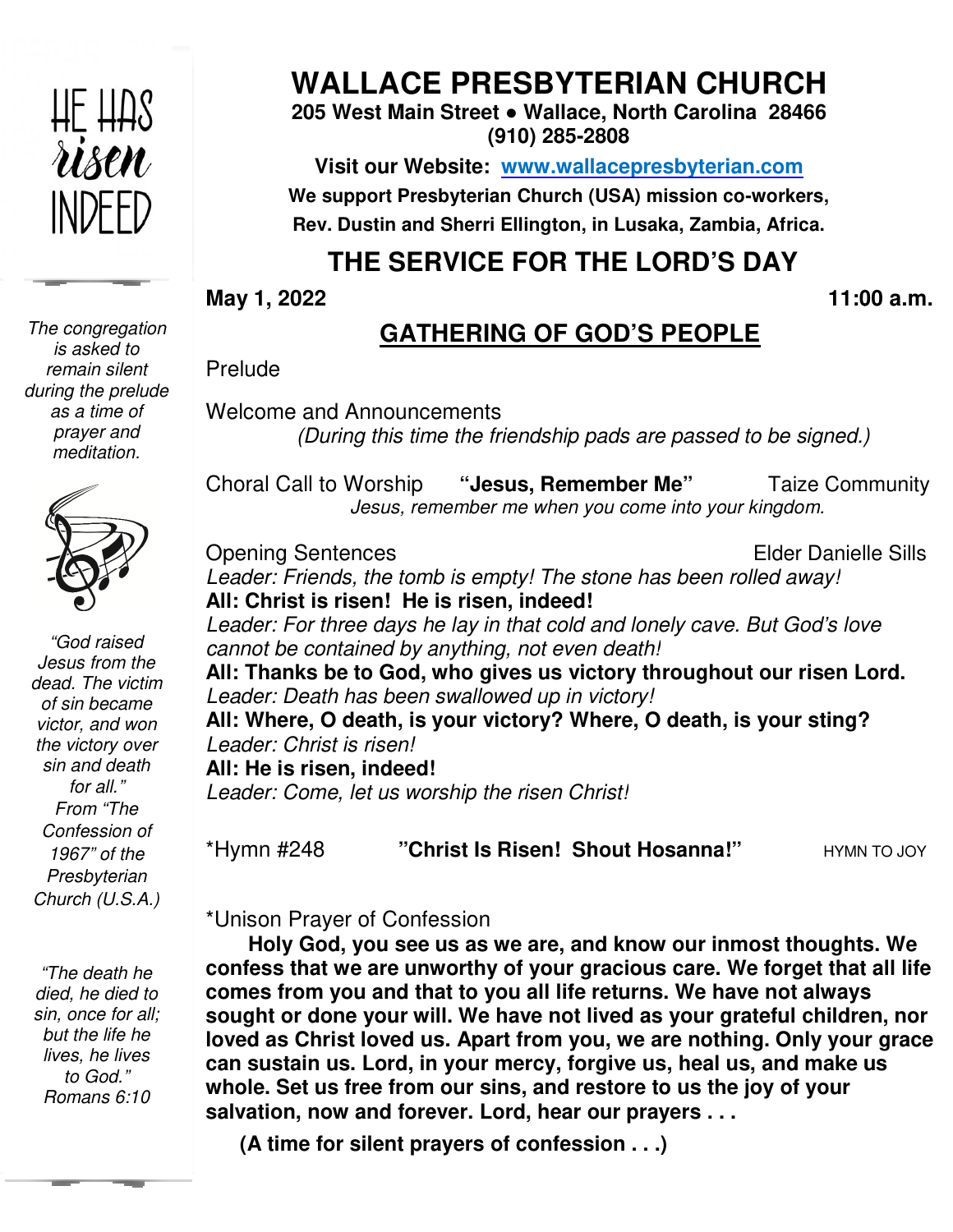*"So you also must consider yourselves dead to sin and alive to God in Christ Jesus." Romans 6:11* 

\*Responsive Assurance of Pardon

*Leader: The mercy of the Lord is from everlasting to everlasting. I declare to you, in the name of Jesus Christ, we are forgiven.*

**All: May the God of mercy, who forgives us all our sins, strengthen us in all goodness and by the power of the Holy Spirit keep us in eternal life. Amen.**

Gloria Patri **Glory Be to the Father Glory be to the Father, and to the Son, and to the Holy Ghost; as it was in the beginning, is now, and ever shall be, world without end. Amen, amen.** 

## **PROCLAIMING GOD'S WORD**

Children's Sermon

 Prayer for Illumination

**Almighty God, through your only Son you overcame death and opened to us the light of eternity. Enlighten our minds and kindle our hearts with the presence of your Spirit, that we may hear your Word in the reading of the scriptures, through Jesus Christ our Lord. Amen.** 

| dead, vindicating<br>his sinless life,<br>breaking the | Gospel Lesson  | Matthew 28:1-10, 16-20 | <b>Elder Danielle Sills</b> |
|--------------------------------------------------------|----------------|------------------------|-----------------------------|
| power of sin and<br>evil, delivering us                | Epistle Lesson | 1 Corinthians 15.50-58 |                             |
| from death to life<br>eternal."<br>From "A Brief       | Sermon         | "Keep On Keepin' On"   | Dr. Philip K. Gladden       |

A Time for Silent Reflection

Pastoral Prayer with The Lord's Prayer



*"God raised this Jesus from the* 

*from death to life eternal." From "A Brief Statement of Faith" of the Presbyterian Church (U.S.A.)* 

> **Our Father who art in heaven, hallowed be Thy name. Thy kingdom come, Thy will be done, on earth as it is in heaven. Give us this day our daily bread; and forgive us our debts, as we forgive our debtors; and lead us not into temptation, but deliver us from evil. For Thine is the kingdom and the power and the glory, forever. Amen.**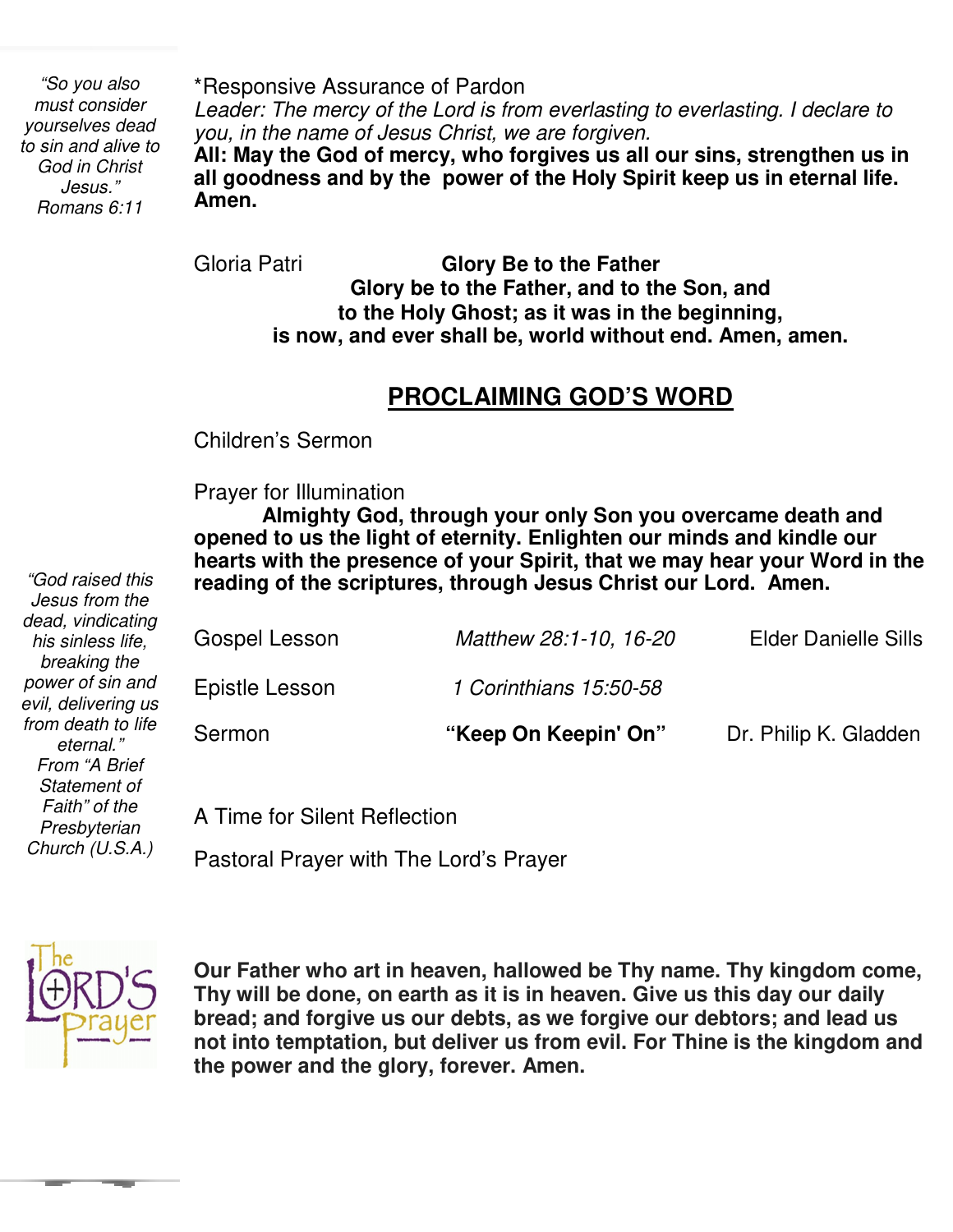### **GIVING THANKS TO GOD**

 *us the victory "But thanks be to God, who gives through our Lord Jesus Christ. Thanks be to God for his indescribable gift!" 1 Corinthians 15:57; 2 Corinthians 9:15* 

Presentation of Tithes and Offerings

**Offertory** 

\*Doxology and Prayer of Dedication *Praise God from whom all blessings flow; Praise Him all creatures here below; Praise Him above ye heavenly host; Praise Father, Son, and Holy Ghost. Amen.*



*you know that in the Lord your labor is not in vain."* 

*15:58* 

The Affirmation of Faith: From "A Brief Statement of Faith" of the Presbyterian *Church (U.S.A.* 

**In life and in death we belong to God. Through the grace of our Lord Jesus Christ, the love of God, and the communion of the Holy Spirit, we trust in the one triune God, the Holy One of Israel, whom alone we worship and serve.** In life and in death we belong to God.<br>Through the grace of our Lord Jesus Christ,<br>the love of God,<br>and the communion of the Holy Spirit,<br>we trust in the one triune God, the Holy One of Isr<br>whom alone we worship and serve. **Jesus was crucified, suffering the depths of human pain and giving his life for the sins of the world. God raised this Jesus from the dead, vindicating his sinless life, life, breaking the power of sin and evil,** delivering us from death to life eternal. **With believers in every time and place,** With believers in every time and place,<br>we rejoice that nothing in life or in death **can separate us from the love of God in Christ Jesus our Lord.** can separate us from the love of God in Christ Jesus our Lord.<br>Glory be to the Father, and to the Son, and to the Holy Spirit. Amen. \*Hymn #846 **"** *"Be steadfast, immovable, always excelling in the work of the Lord, because*  suffering the depths of human pain<br>and giving his life for the sins of the **\**<br>God raised this Jesus from the dead, **"Fight the Good Fight"** DUKE STREET

\*Benediction

| labor is not<br>in vain." | *Choral Benediction | "Amen"                        | African American |
|---------------------------|---------------------|-------------------------------|------------------|
| 1 Corinthians             |                     | Amen, amen. Amen, amen, amen. |                  |
| 15:58                     |                     |                               |                  |

\*Postlude

\**All who are able may stand.*